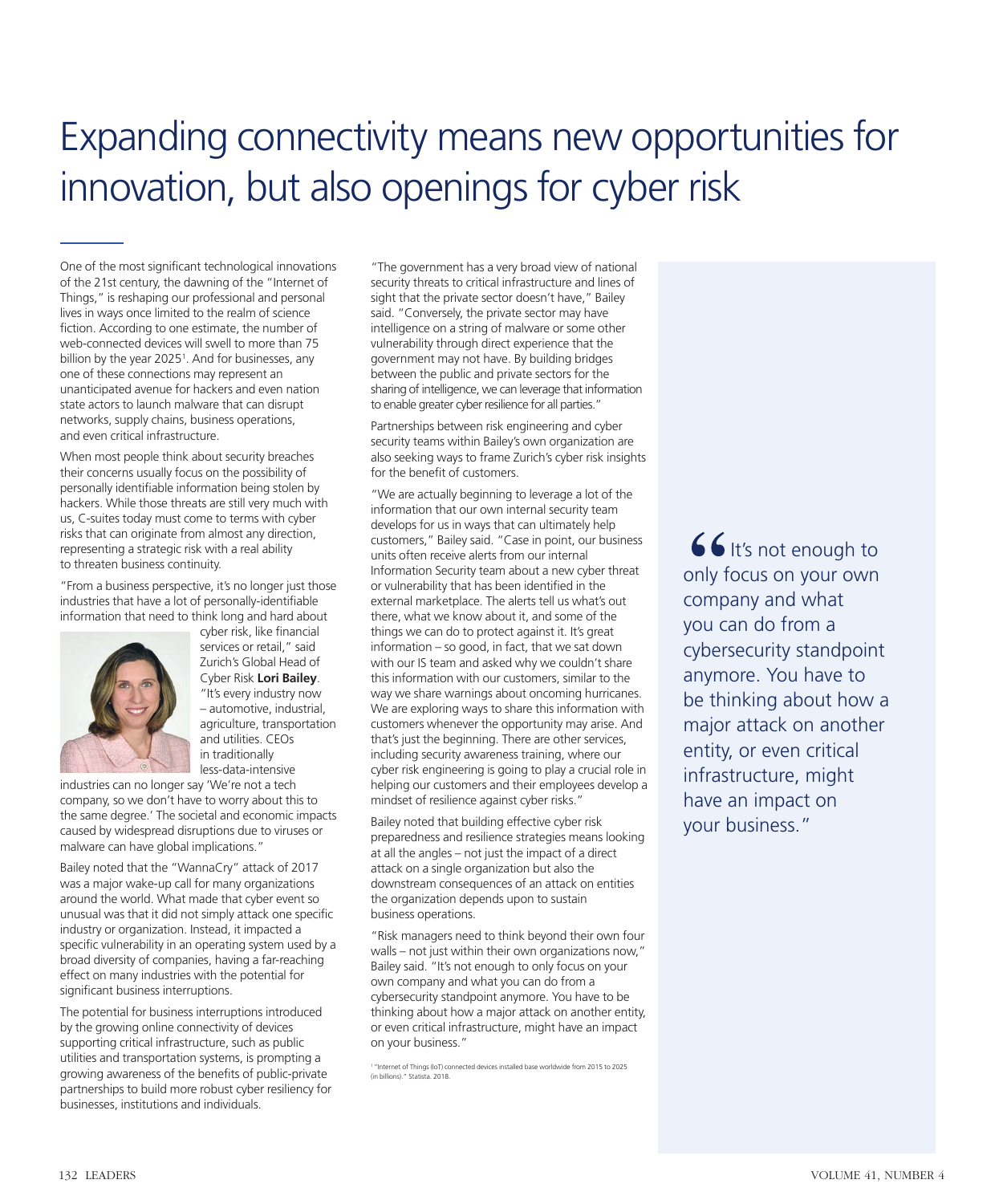



To succeed in meeting and exceeding changing customer expectations in our digital environment, organizations must deploy and leverage exciting new innovations. But inevitably, new technologies, processes and approaches bring new risks, especially those vulnerable to cyber risk.

### **INDUSTRIES WITH THE HIGHEST PER CAPITA BREACH COSTS (MILLIONS)1**





**SERVICES** \$181





\$3.86 MILLION Average total cost of a data breach (all segments).<sup>1</sup>

## **ROOT CAUSES OF DATA BREACHES1**



## \$53 BILLION

Potential global estimated in extreme, "worst-case" cloud service disruption.

**Equivalent to property losses from a category 5 hurricane.**<sup>2</sup>

 $\circledcirc$ 

**21.14**<br> **2018 2020 2025**<br> **2018 2020 2025** 

19% - 250% Potential global increase to insurance industry loss ratios due to a large-to-extreme loss.<sup>2</sup>

### **NUMBER OF INTERNET OF THINGS DEVICES IN HOMES AND BUSINESSES3**

Virtually any IoT, web-connected device can become a backdoor entry point for a malicious hacker.

**For more information** about cyber risk and the emerging challenges of our connected world, visit the Zurich Knowledge Hub at zurichna.com.

1.2018 Cost of a Data Breach Study: Global Overview, Ponemon Institute LLC and IBM Corporation. 2.Counting the Cost – Cyber exposure decoded, Cyence and Lloyd's of London.

3.Statista, "Internet of Things (IoT) connected devices installed base worldwide from 2015 to 2025 (in billions).